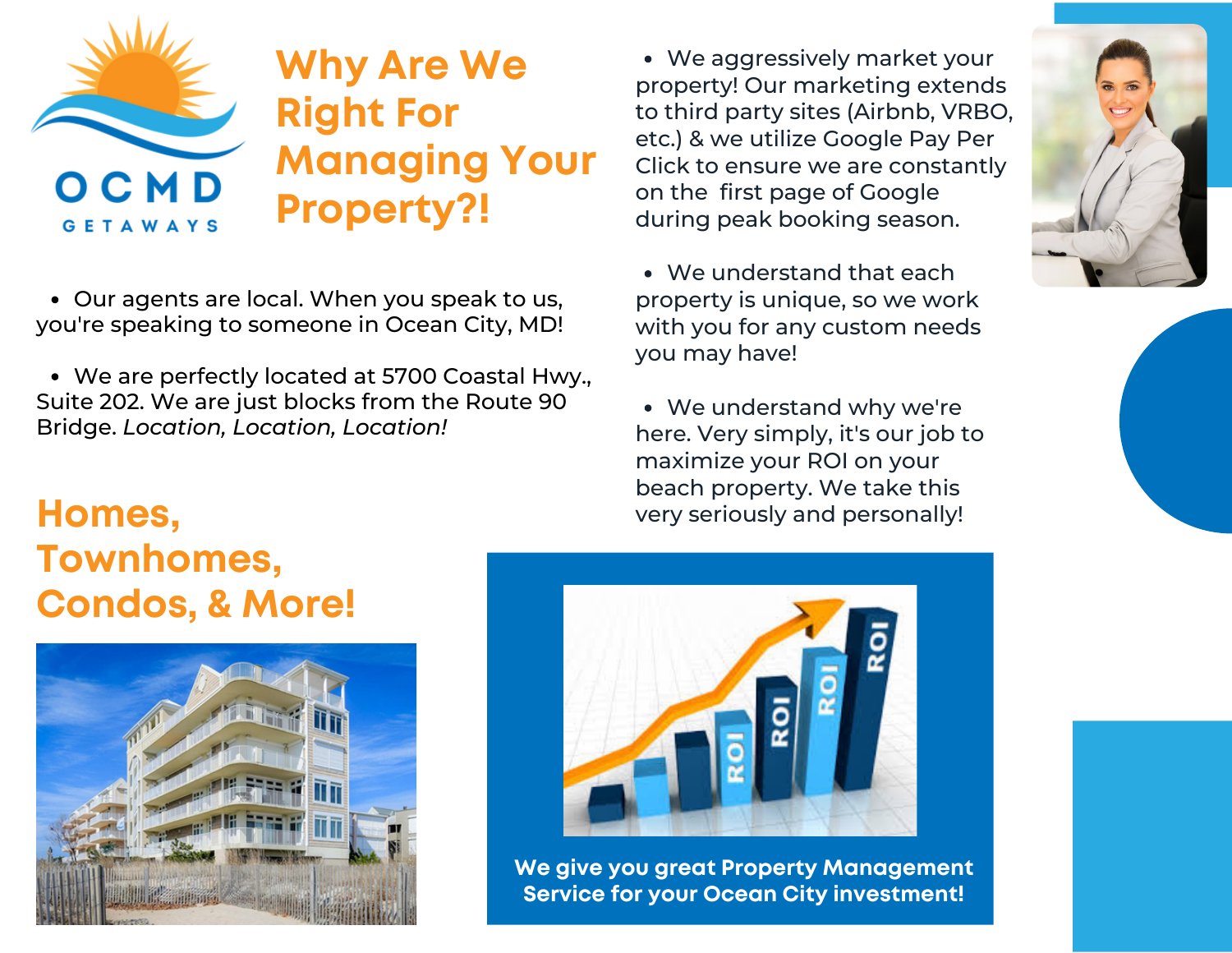

## **What Are The Fees Associated With OCMD Getaways?**

Our fee varies depending on the property, how many weeks your per year you list with us, the rental price, etc. Our fee is ultra competitive with other companies in Ocean City as our goal is to maximize your profit, not ours.

We offer flexibility on fees should your find a renter yourself, rent to a friend but still have us manage the accommodation, etc. We will still perform our normal and customary services.

We don't nickel and dime you on fees! You pay the agreed upon commission and that's it. The renter pays for the cleaning service and also pays a damage waiver that covers up to \$1000 in case there are any damages that occur.



FREE SMART LOCK! For new clients, we are offering a smart lock (a \$250+ value) that allows us to change the access codes remotely, see when the cleaning company comes/goes, etc. While we prefer to have a set up such as this, it is not mandatory.

FREE MARKETING PACKAGE! Our normal marketing package is \$195. This includes advertising, photos and misc. fees. This fee is WAIVED for 2022 for new clients.